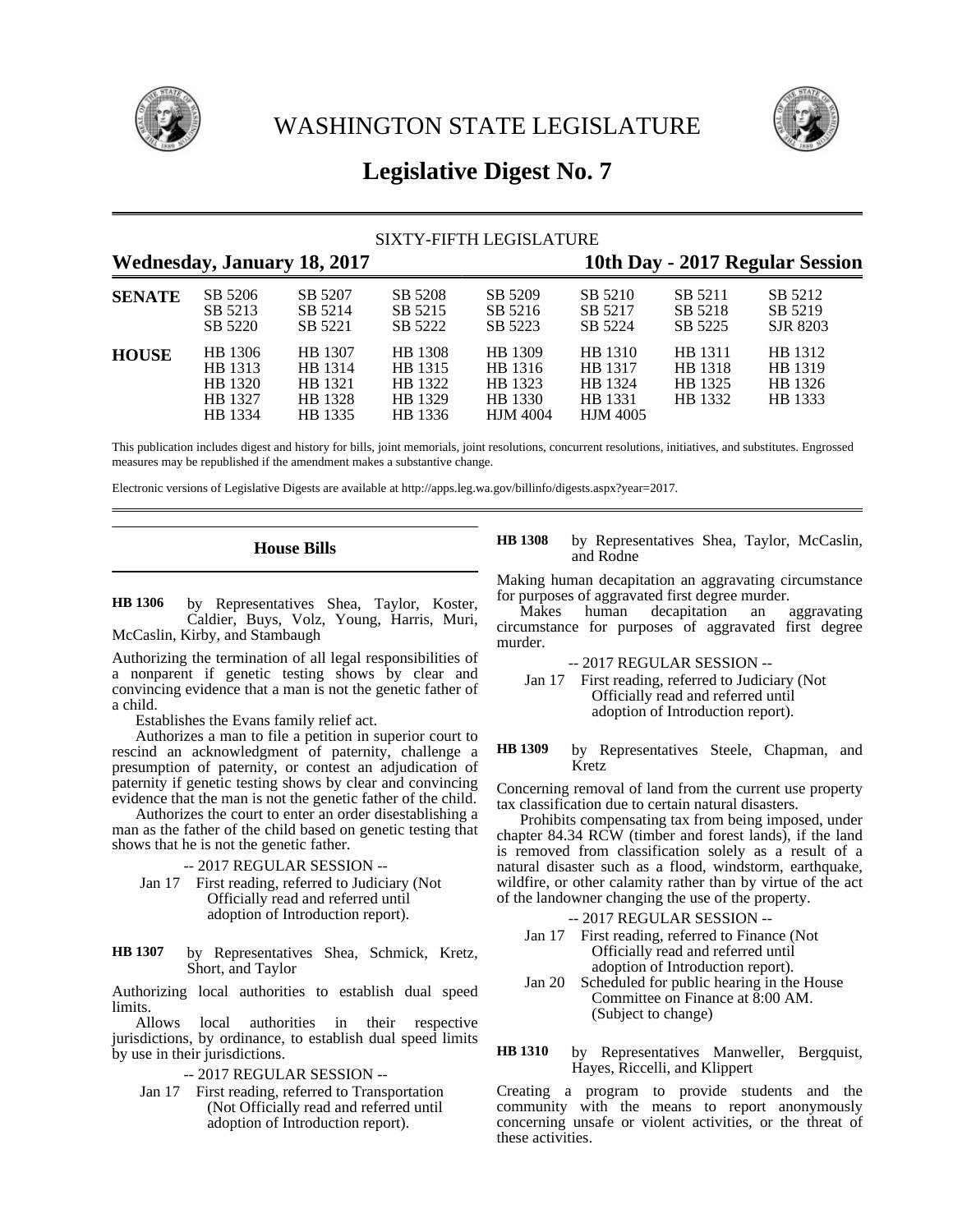Requires the office of the superintendent of public instruction to contract with an existing organization to provide the program.

Requires school districts to annually: (1) Make available to students at least one age-appropriate educational program, class, or activity designed to teach students about the program; and

(2) Disseminate information about the program, including contact information for anonymous reporting, to students and families through any normal means of existing communication.

-- 2017 REGULAR SESSION --

Jan 17 First reading, referred to Education (Not Officially read and referred until adoption of Introduction report).

by Representatives Tarleton, Haler, Gregerson, Stokesbary, McBride, Pettigrew, Fitzgibbon, and Wilcox **HB 1311**

Creating a business and occupation tax deduction for certain amounts received by zoological facilities.

Authorizes a business and occupation tax deduction on certain amounts received: (1) By a zoological facility, which represents income derived from business activities conducted by the facility; or

(2) From the United States or any instrumentality thereof or from this state or any municipal corporation or subdivision thereof as compensation for, or to support, zoological exhibitions, presentations, performances, or education programs provided by a zoological facility.

-- 2017 REGULAR SESSION --

- Jan 17 First reading, referred to Finance (Not Officially read and referred until adoption of Introduction report).
- Jan 20 Scheduled for public hearing in the House Committee on Finance at 8:00 AM. (Subject to change)
- by Representatives Stokesbary, Stambaugh, and Cody **HB 1312**

Requiring the department of social and health services to collect and publicly report information on the safe surrender of newborn children.

Requires the department of social and health services to collect and compile information concerning: (1) The number and medical condition of newborns transferred by the parent to a qualified person;

(2) The number and medical condition of newborns abandoned within the state who were not transferred; and

(3) Report its findings annually, to the public, which may be on its web site.

-- 2017 REGULAR SESSION --

Jan 17 First reading, referred to Early Learning & Human Services (Not Officially read and referred until adoption of Introduction report).

by Representatives Pettigrew and Santos **HB 1313**

Improving and expanding applied learning opportunities in public schools.

Creates the applied learning advisory committee to provide guidance to legislators, the superintendent of public instruction, the governor, and other policymakers on the improvement and expansion of applied learning opportunities in public schools.

-- 2017 REGULAR SESSION --

Jan 17 First reading, referred to Education (Not Officially read and referred until adoption of Introduction report).

by Representatives Caldier, Jinkins, DeBolt, Cody, Rodne, Griffey, Harris, and Haler **HB 1314**

Concerning health care authority auditing practices.

Addresses auditing requirements of the state health care authority.

Prohibits the disbursement of money from the medicaid fraud penalty account to the state health care authority.

-- 2017 REGULAR SESSION --

Jan 17 First reading, referred to Health Care & Wellness (Not Officially read and referred until adoption of Introduction report).

by Representatives Caldier, Wylie, Dent, Blake, and Griffey **HB 1315**

Creating a preferred alternative for the placement, sale, and public notice of impounded livestock.

Addresses the placement, sale, and public notice of impounded horses, mules, donkeys, and cattle running at large or trespassing.

-- 2017 REGULAR SESSION --

Jan 17 First reading, referred to Agriculture & Natural Resources (Not Officially read and referred until adoption of Introduction report).

by Representatives Caldier, Cody, Jinkins, Wylie, Bergquist, Harris, Clibborn, Rodne, **HB 1316**

and Griffey

Addressing fair dental insurance practices.

Prohibits a health carrier offering a dental only plan from: (1) Taking or threatening to take punitive action against a provider acting on behalf of or in support of a covered person because the provider disputes the carrier's determination with respect to coverage or payment for a dental service; or

(2) Denying a claim for a covered dental service provided by a treating dentist to a covered person.

-- 2017 REGULAR SESSION --

Jan 17 First reading, referred to Health Care & Wellness (Not Officially read and referred until adoption of Introduction report).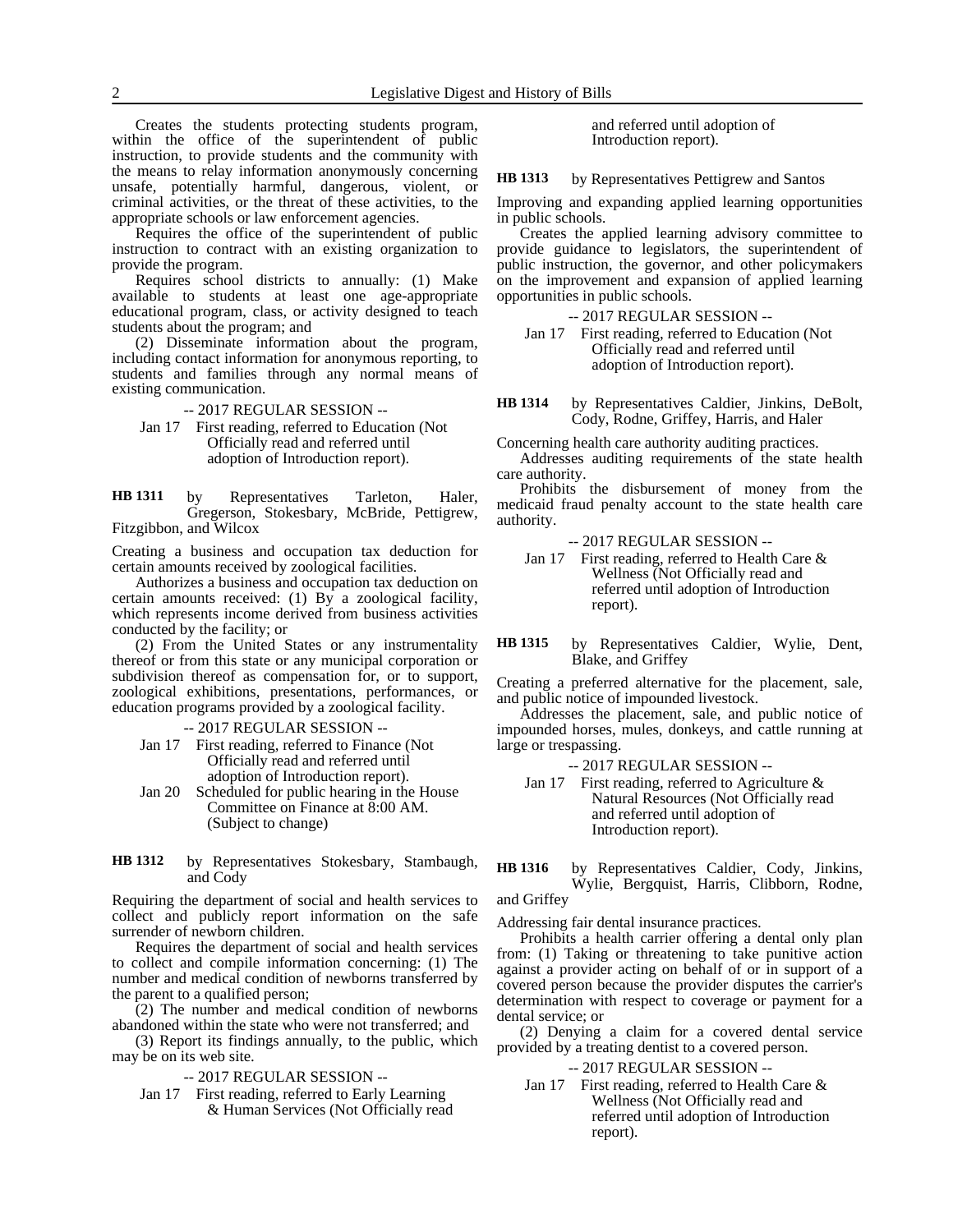by Representatives McBride, Nealey, Ormsby, Muri, Goodman, and Stanford; by request of Department of Enterprise Services **HB 1317**

Concerning the public disclosure of global positioning system data corresponding to residential addresses of public employees and volunteers.

Exempts the following employment and licensing information from public inspection and copying under the public records act: The global positioning system data that would indicate the location of the residence of a public employee or volunteer.

-- 2017 REGULAR SESSION --

Jan 17 First reading, referred to State Government (Not Officially read and referred until adoption of Introduction report).

by Representatives Ryu and Kirby **HB 1318**

Addressing credit unions' capital.<br>Authorizes a credit u

a credit union, under certain circumstances, to receive payments on accounts or instruments subject to the terms, rates, and conditions as may be established by the board of directors.

```
-- 2017 REGULAR SESSION --
```
Jan 17 First reading, referred to Business & Financial Services (Not Officially read and referred until adoption of Introduction report).

by Representatives McCaslin, Bergquist, Holy, Ryu, Stokesbary, Orwall, Volz, Haler, Stambaugh, Griffey, Chandler, Blake, Dent, McDonald, Dolan, Shea, Koster, Short, Pettigrew, Fey, and Santos **HB 1319**

Concerning the frequency of evaluations for certain educators.

Requires certain classroom teachers and principals to receive an annual comprehensive summative evaluation every six years or every eight years.

-- 2017 REGULAR SESSION --

- Jan 17 First reading, referred to Education (Not Officially read and referred until adoption of Introduction report).
- by Representatives Reeves, McDonald, Dolan, Stambaugh, Kilduff, Ryu, and Klippert **HB 1320**

Concerning certain gold star license plate qualified applicants and recipients.

Allows an eligible widow or widower to apply for a standard issue license plate or a qualifying special license plate for one personal use motor vehicle. He or she is exempt from annual vehicle registration fees and license plate fees for that vehicle.

### -- 2017 REGULAR SESSION --

Jan 17 First reading, referred to Transportation (Not Officially read and referred until adoption of Introduction report).

by Representatives Jenkin, Appleton, Nealey, and Gregerson **HB 1321**

Concerning certain public facilities district's authorization to acquire, construct, own, remodel, maintain, equip, reequip, repair, finance, and operate one or more recreational facilities other than a ski area with voter approval.

Authorizes a public facilities district, created by a city or town that participated in the creation of an additional public facilities district, to acquire, construct, own, remodel, maintain, equip, reequip, repair, finance, and operate one or more recreational facilities, other than a ski area, after obtaining voter approval to fund each recreational facility.

-- 2017 REGULAR SESSION --

Jan 17 First reading, referred to Local Government (Not Officially read and referred until adoption of Introduction report).

by Representatives Kilduff, Harris, Kagi, Senn, Cody, Short, McDonald, Caldier, Dent, Tharinger, Dye, Robinson, and Lovick **HB 1322**

Reducing training requirements for developmental disability respite providers working three hundred hours or less in any calendar year.

Requires a person working as an individual provider who provides respite care services only for individuals with developmental disabilities and works three hundred hours or less in a calendar year to complete fourteen hours of training within the first one hundred twenty days after becoming an individual provider.

-- 2017 REGULAR SESSION --

Jan 17 First reading, referred to Health Care & Wellness (Not Officially read and referred until adoption of Introduction report).

by Representatives Wylie, Harris, Nealey, McBride, Stanford, and Muri; by request of Department of Enterprise Services **HB 1323**

Concerning loss prevention reviews by state agencies.

Requires state agencies, in consultation with the department of enterprise services and upon delegation, to appoint a loss prevention review team when the death of a person, serious injury to a person, or other substantial loss is alleged or suspected to be caused at least in part by the actions of the state agency.

-- 2017 REGULAR SESSION --

Jan 17 First reading, referred to State Government (Not Officially read and referred until adoption of Introduction report).

by Representatives Tharinger, DeBolt, and Smith; by request of Office of Financial Management **HB 1324**

Concerning the financing of local infrastructure.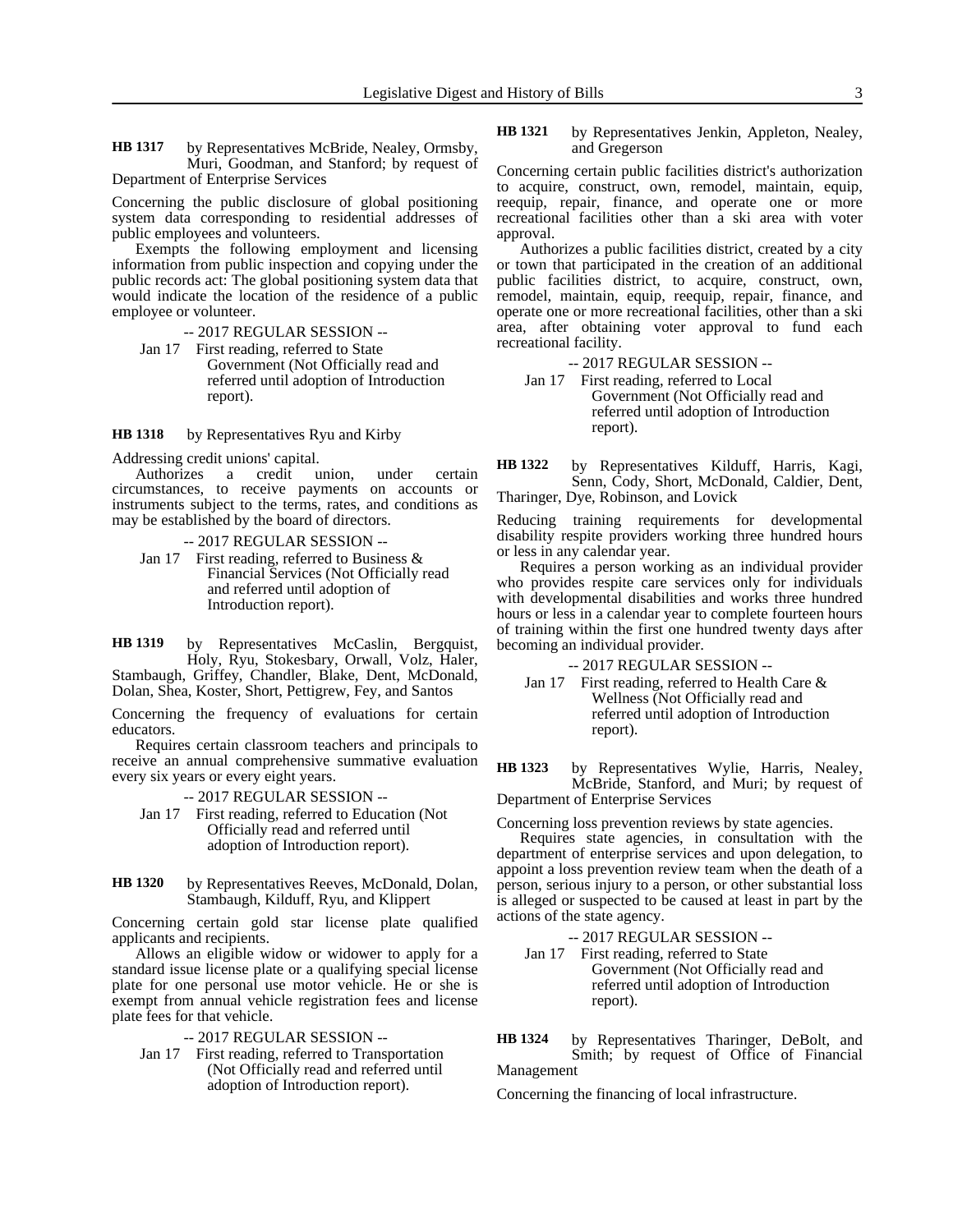Authorizes the housing finance commission to develop and implement a program to provide financing to local governments for infrastructure projects.

Authorizes a local government to enter into a financing agreement containing the terms and conditions of a loan from the commission and evidencing the obligation of the municipal corporation to repay that loan under the terms and conditions set forth in the financing agreement.

- -- 2017 REGULAR SESSION --
- Jan 17 First reading, referred to Local Government (Not Officially read and referred until adoption of Introduction report).

by Representative Tharinger; by request of Office of Financial Management **HB 1325**

Concerning the evaluation and prioritization of capital budget projects at the public two-year and four-year institutions of higher education.

Addresses requirements of two-year and four-year institutions of higher education with regard to the evaluation and prioritization of capital budget projects at the institutions.

-- 2017 REGULAR SESSION --

Jan 17 First reading, referred to Higher Education (Not Officially read and referred until adoption of Introduction report).

by Representatives Kirby and Shea **HB 1326**

Addressing examinations under oath when a person claims a loss under an insurance contract.

Addresses the claiming of a loss under an insurance contract.

Requires a policy of insurance to contain a provision for conducting an examination under oath.

Prohibits a policy of underinsured motorist coverage from containing a provision authorizing the taking of an examination under oath.

-- 2017 REGULAR SESSION --

Jan 17 First reading, referred to Business & Financial Services (Not Officially read and referred until adoption of Introduction report).

by Representatives Shea and Taylor **HB 1327**

Changing provisions relating to presidential electors. Revises presidential elector provisions.

- -- 2017 REGULAR SESSION --
- Jan 17 First reading, referred to State Government (Not Officially read and referred until adoption of Introduction report).
- by Representatives Shea, Taylor, Holy, Short, and Pike **HB 1328**

Directing the department of ecology to consider alternatives to rule making.

Revises the administrative procedure act by requiring the department of ecology to consider alternatives to rule making.

- -- 2017 REGULAR SESSION --
- Jan 17 First reading, referred to State Government (Not Officially read and referred until adoption of Introduction report).
- by Representatives McCabe and Sells; by request of Department of Labor & Industries **HB 1329**

Modifying monetary penalties imposed for infractions relating to mobile and manufactured home installation.

Requires the department of labor and industries to set by rule a schedule of monetary penalties for infractions imposed under chapter 43.22A RCW (mobile and manufactured home installation).

Increases monetary penalties for infractions under chapter 43.22A RCW.

-- 2017 REGULAR SESSION --

Jan 17 First reading, referred to Labor & Workplace Standards (Not Officially read and referred until adoption of Introduction report).

by Representatives Manweller and Tarleton **HB 1330**

Extending the business and occupation tax exemption for amounts received as credits against contracts with or funds provided by the Bonneville power administration and used for low-income ratepayer assistance.

Exempts the following from business and occupation taxes: Amounts received by a person in the form of credits against power contracts with the Bonneville power administration, or funds provided by the Bonneville power administration, for the purpose of implementing energy conservation programs or demand-side management programs, as long as the amounts are used for purposes of low-income ratepayer assistance.

Expires January 1, 2028.

-- 2017 REGULAR SESSION --

Jan 17 First reading, referred to Technology & Economic Development (Not Officially read and referred until adoption of Introduction report).

#### by Representatives Kilduff and Muri **HB 1331**

Concerning ferry district authority.

Removes a reference to passenger-only ferry service in a statute governing the formation and operation of a county ferry district.

### -- 2017 REGULAR SESSION --

Jan 17 First reading, referred to Transportation (Not Officially read and referred until adoption of Introduction report).

by Representatives Fey and Stambaugh **HB 1332**

Concerning dangerous objects on county roads and bridges.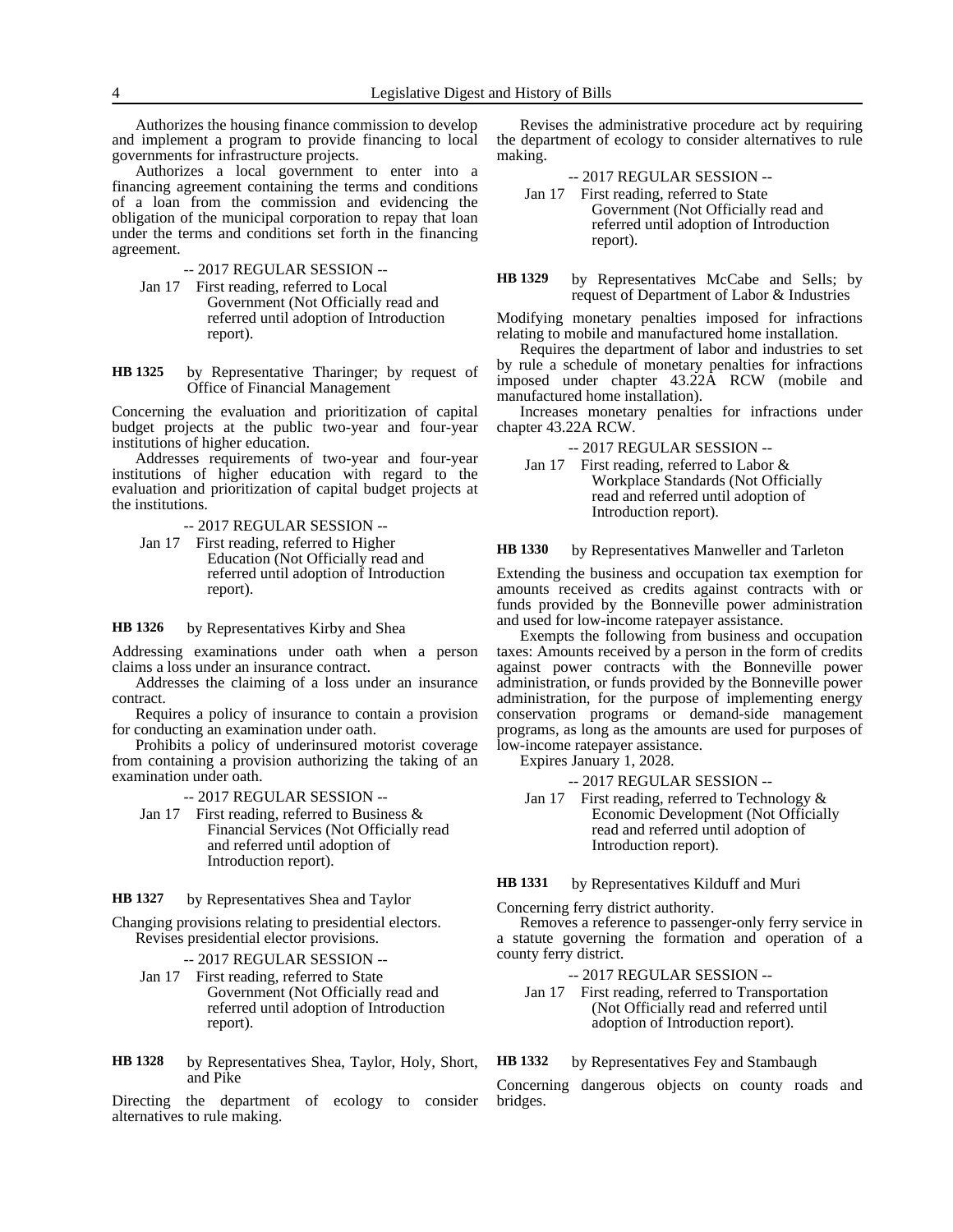Addresses required actions by a county with regard to dumped logs and other public nuisances on county roads and bridges.

- -- 2017 REGULAR SESSION --
- Jan 17 First reading, referred to Transportation (Not Officially read and referred until adoption of Introduction report).
- by Representatives Stambaugh, Springer, Harris, Tarleton, and Haler **HB 1333**

Requiring establishment of a systemwide credit policy regarding AP exams.

Requires the student achievement council to establish an evidence-based systemwide policy for granting undergraduate course credits to students who have earned minimum scores of three on AP exams.

- -- 2017 REGULAR SESSION --
- Jan 17 First reading, referred to Higher Education (Not Officially read and referred until adoption of Introduction report).

by Representative Tarleton **HB 1334**

Concerning the energy independence act.

Revises the energy independent act and declares that this state can promote energy independence, create highquality jobs in the clean energy sector, maintain stable and affordable rates for all customers, especially low-income customers, and protect clean air and water in the Pacific Northwest.

### -- 2017 REGULAR SESSION --

Jan 17 First reading, referred to Technology & Economic Development (Not Officially read and referred until adoption of Introduction report).

#### by Representative Tarleton **HB 1335**

Concerning the electrification of transportation infrastructure.

Authorizes certain cities and towns, engaged in the generation, sale, or distribution of energy, to: (1) Assist its customers in financing the acquisition and installation of materials and equipment for the electrification of transportation; and

(2) Offer programs, services, or investments in the electrification of transportation for its customers in a way as to benefit ratepayers, pursuant to an electrification of transportation plan adopted by the governing body of the city or town.

-- 2017 REGULAR SESSION --

Jan 17 First reading, referred to Technology & Economic Development (Not Officially read and referred until adoption of Introduction report).

#### by Representatives Kirby and Sells **HB 1336**

Restricting the social security offset to disability compensation.

Exempts from social security offset requirements, workers who applied to receive social security retirement benefits before the date of their injury and workers receiving social security benefits before their injury.

-- 2017 REGULAR SESSION --

Jan 17 First reading, referred to Labor & Workplace Standards (Not Officially read and referred until adoption of Introduction report).

### **House Joint Memorials**

by Representatives Shea, Rodne, Young, Koster, Hayes, Klippert, Haler, Irwin, Manweller, Van Werven, Harmsworth, Holy, Volz, McDonald, Schmick, MacEwen, and McCaslin **HJM 4004**

Condemning the boycott, divestment, and sanctions movement.

Condemns the boycott, divestment, and sanctions movement.

-- 2017 REGULAR SESSION --

Jan 17 First reading, referred to Judiciary (Not Officially read and referred until adoption of Introduction report).

by Representatives Shea, McCaslin, and Taylor **HJM 4005**

Urging members of the United States congress to propose the parental rights amendment to the states for ratification.

Urges members of the United States congress to propose the parental rights amendment to the states for ratification.

-- 2017 REGULAR SESSION --

Jan 17 First reading, referred to Judiciary (Not Officially read and referred until adoption of Introduction report).

### **Senate Bills**

by Senators Chase, Hunt, Conway, Hasegawa, and Keiser **SB 5206**

Providing for career and technical education opportunities for elementary school students.

Requires an elementary school, that receives approval from the office of the superintendent of public instruction to provide a career and technical program in science, technology, engineering, or mathematics (STEM) directly to students, to receive funding at the same rate as a high school operating a similar program.

Requires the office of the superintendent of public instruction to: (1) Allocate grants to elementary schools to develop or upgrade high-demand career and technical education programs; and

(2) Implement a grant program to fund K-12 STEM programs provided by a national entity that is exempt from certain taxation.

Requires that priority is given, for awards from the grant program, to schools that have an enrollment of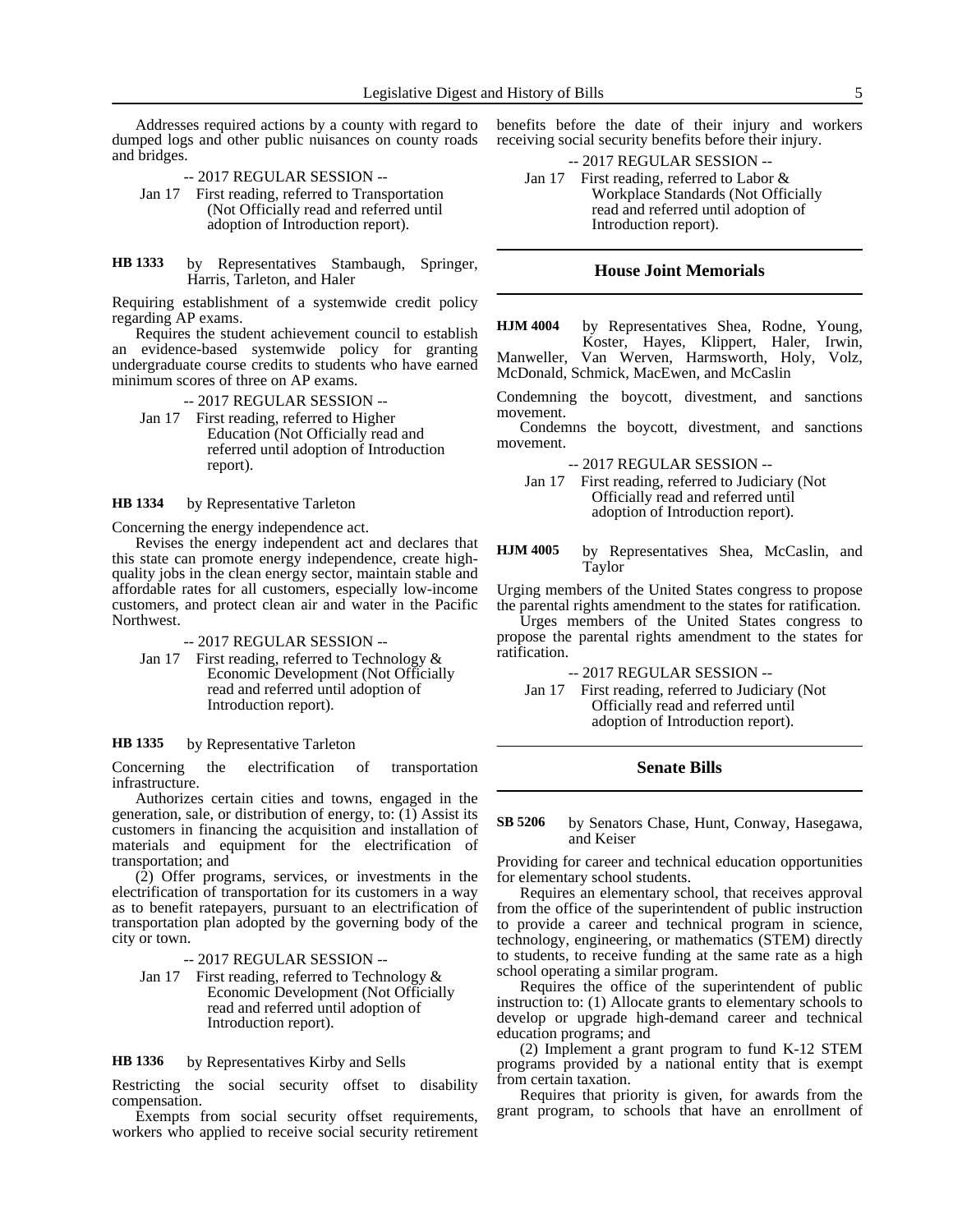seventy percent or more students eligible for free or reduced-price meals.

Makes an appropriation from the general fund to the office of the superintendent of public instruction for awarding grants to fund a curriculum of K-12 STEM courses.

-- 2017 REGULAR SESSION -- Jan 17 First reading, referred to Early Learning & K-12 Education.

by Senators Kuderer, Miloscia, Frockt, Zeiger, Hobbs, and Keiser; by request of Department of Enterprise Services **SB 5207**

Concerning the public disclosure of global positioning system data corresponding to residential addresses of public employees and volunteers.

Exempts the following employment and licensing information from public inspection and copying under the public records act: The global positioning system data that would indicate the location of the residence of a public employee or volunteer.

- -- 2017 REGULAR SESSION --
- Jan 17 First reading, referred to State Government.
- by Senators Warnick, Takko, Dansel, Brown, Wellman, Hawkins, and Schoesler **SB 5208**

Creating the Washington rural jobs act.

Establishes the Washington rural jobs act.

Requires the department of commerce to accept applications for approval as a rural growth fund.

Allows a nonrefundable tax credit, for taxpayers that made a credit-eligible capital contribution to the rural growth fund and were issued a tax credit certificate, and allows the credit to be claimed against the following: Business and occupation taxes; insurance premium taxes; and retaliatory taxes.

Provides a July 1, 2023, contingent expiration date.

-- 2017 REGULAR SESSION --

Jan 17 First reading, referred to Agriculture, Water, Trade & Economic Development.

by Senators O'Ban, Conway, Zeiger, and Fortunato **SB 5209**

Concerning certain gold star license plate qualified applicants and recipients.

Allows an eligible widow or widower to apply for a standard issue license plate or a qualifying special license plate for one personal use motor vehicle. He or she is exempt from annual vehicle registration fees and license plate fees for that vehicle.

-- 2017 REGULAR SESSION -- Jan 17 First reading, referred to Transportation.

by Senators Liias and Fain; by request of Attorney General **SB 5210**

Establishing a student loan bill of rights.

Establishes the Washington student education loan bill of rights.

Requires the student achievement council to designate a student education loan ombuds within the office of student financial assistance to provide timely assistance to a student education loan borrower with a student education loan.

Requires the director of the department of financial institutions to establish fees sufficient to cover the costs of administering the department's program for student education loan servicers and the student education loan ombuds.

Requires the state institute for public policy to conduct a study on the impact and cost-effectiveness of establishing a student loan authority to refinance existing federal and private undergraduate and graduate student loans from the proceeds of tax-exempt bonds.

Creates the student education loan ombuds account.

Requires the state treasurer, beginning in the 2019-2020 fiscal year, to annually transfer from the financial services regulation fund to the student loan ombuds account, the greater of one hundred seventy-five thousand dollars or twenty percent of the annual assessment derived from student education loan servicing.

-- 2017 REGULAR SESSION --

Jan 17 First reading, referred to Higher Education.

#### by Senator Wilson **SB 5211**

Addressing adjudicative proceedings by state agencies.

Addresses state agency adjudicative proceedings with regard to ex parte communications, entry of final orders, and issuance of final decisions or proposals for decisions by an administrative law judge.

-- 2017 REGULAR SESSION --

Jan 17 First reading, referred to Law & Justice.

#### by Senator Wilson **SB 5212**

Concerning the scope of land use control ordinances for purposes of vesting.

Clarifies the scope of land use control ordinances for purposes of vesting.

-- 2017 REGULAR SESSION --

Jan 17 First reading, referred to Local Government.

#### by Senators Wilson and Zeiger **SB 5213**

Concerning the award of fees for limited license legal technicians in certain domestic violence cases.

Revises the domestic violence protection act with regard to the responsibility of a respondent to reimburse the petitioner for costs incurred for limited license legal technician fees.

-- 2017 REGULAR SESSION --

Jan 17 First reading, referred to Law & Justice.

#### by Senators Wilson and Zeiger **SB 5214**

Adding responsibilities to the duties of the joint administrative rules review committee.

Increases the types of rules that must be reviewed by the joint administrative rules review committee.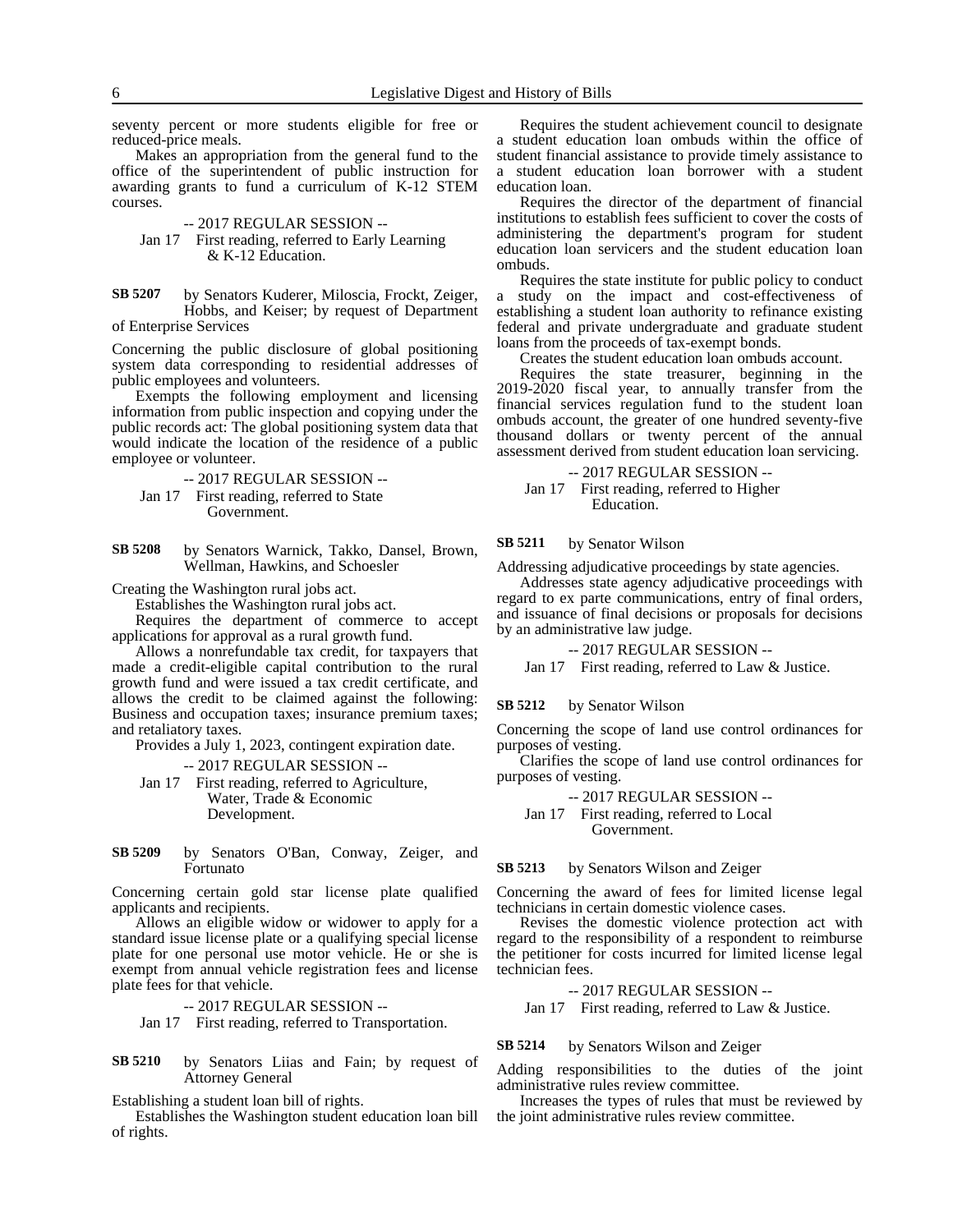Subjects the following agency actions to selective review by the joint administrative rules review committee: (1) General permits impacting local governments filed in accordance with agency rules; and

(2) Guidance documents and advisory materials incorporated into local government ordinances.

-- 2017 REGULAR SESSION -- Jan 17 First reading, referred to State Government.

#### by Senators Conway and O'Ban **SB 5215**

Encouraging the annexation of unincorporated urban growth areas.

Encourages unincorporated urban growth area annexation.

-- 2017 REGULAR SESSION -- Jan 17 First reading, referred to Local Government.

#### by Senator O'Ban **SB 5216**

Requiring the superintendent of public instruction to develop an elective firearms safety and hunter education course for high school students.

Requires the superintendent of public instruction, in consultation with the department of fish and wildlife, to develop a program of instruction for firearms safety and hunter education for students in grades nine through twelve that satisfies hunting license prerequisite requirements.

Authorizes a school district to adopt the program as an elective one-half credit course to instruct students in grades nine through twelve, or grades ten through twelve if grade nine is not offered at the high school, in the content area addressed by the curriculum.

-- 2017 REGULAR SESSION -- Jan 17 First reading, referred to Early Learning & K-12 Education.

#### by Senators Zeiger, Rolfes, Fain, and Billig **SB 5217**

Changing explicit alternative routes to teacher certification program requirements to expectations for program outcomes.

Changes explicit alternative routes to teacher certification program requirements to expectations for program outcomes.

-- 2017 REGULAR SESSION --

Jan 17 First reading, referred to Early Learning & K-12 Education.

#### by Senator Zeiger **SB 5218**

Requiring notification to law enforcement of persons with an arrest warrant who are on public agency property.

Requires a public agency employee, who has reasonable cause to believe that a person located on agency property has a warrant issued for his or her arrest, to immediately make a report or cause a report to be made to a local law enforcement agency.

-- 2017 REGULAR SESSION --

Jan 17 First reading, referred to Law & Justice.

by Senators Billig, Palumbo, Mullet, Carlyle, Pedersen, Darneille, Hasegawa, Conway, Rolfes, and Frockt **SB 5219**

Increasing transparency of contributions by creating the Washington state DISCLOSE act of 2017.

Establishes the democracy is strengthened by casting light on spending in elections act of 2017, also known as the Washington state DISCLOSE act of 2017, to close campaign finance disclosure loopholes and require the disclosure of contributions and expenditures by nonprofit organizations that participate significantly in this state's elections.

-- 2017 REGULAR SESSION --

Jan 17 First reading, referred to State Government.

by Senators Warnick, Angel, Rivers, and Chase **SB 5220**

Concerning the excise taxation of martial arts.

Redefines martial arts training and instruction that take place outside of a fitness facility in order to return these activities to their previous tax treatment.

-- 2017 REGULAR SESSION -- Jan 17 First reading, referred to Ways & Means.

by Senator Fain; by request of Washington State Medical Commission **SB 5221**

Creating the interstate medical licensure compact. Creates the interstate medical licensure compact.

-- 2017 REGULAR SESSION --

Jan 17 First reading, referred to Health Care.

by Senators Hasegawa, Baumgartner, Takko, O'Ban, Conway, Zeiger, Bailey, and King **SB 5222**

Requiring prime contractors to bond the subcontractors portion of retainage upon request.

Authorizes a subcontractor, at any time before final formal acceptance of a project, to request the contractor to submit a bond to the public owner for that portion of the contractor's retainage pertaining to the subcontractor in a form acceptable to the public body and from a bonding company meeting standards established by the public body.

-- 2017 REGULAR SESSION --

Jan 17 First reading, referred to Commerce, Labor & Sports.

by Senators Miloscia, O'Ban, and Becker **SB 5223**

Concerning safe injection sites in Washington state.

Declares that the state fully occupies and preempts the entire field of safe injection site regulation within the boundaries of the state, including the registration, licensing, possession, purchase, sale, acquisition, transfer, use, authorization, or any other element relating to safe injection sites.

Provides for submission of this act to a vote of the people.

-- 2017 REGULAR SESSION --

Jan 17 First reading, referred to Health Care.